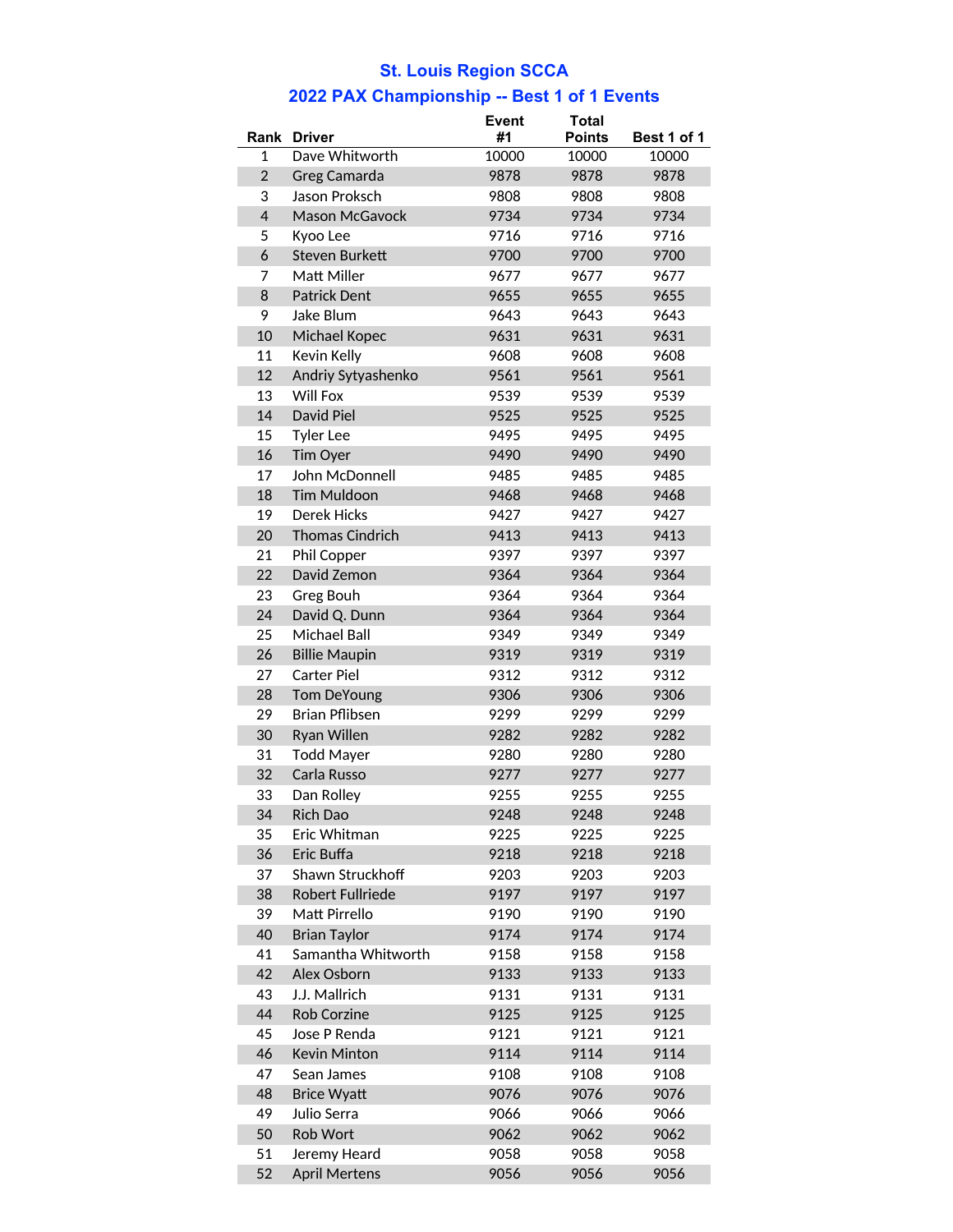| 53  | Zyggi Kurzymski         | 9002 | 9002 | 9002 |
|-----|-------------------------|------|------|------|
| 54  | <b>Kelly Smith</b>      | 8991 | 8991 | 8991 |
| 55  | <b>Chris Mertens</b>    | 8985 | 8985 | 8985 |
| 56  | Caine Herzog            | 8972 | 8972 | 8972 |
| 57  | Rj Paulick              | 8949 | 8949 | 8949 |
| 58  | Jeffrey Martin          | 8947 | 8947 | 8947 |
| 59  | Kyle Wort               | 8945 | 8945 | 8945 |
| 60  | <b>Chris Rolley</b>     | 8940 | 8940 | 8940 |
| 61  | <b>Emily Skoglund</b>   | 8910 | 8910 | 8910 |
| 62  | Xavier Oyer             | 8898 | 8898 | 8898 |
| 63  | <b>Todd Benne</b>       | 8888 | 8888 | 8888 |
| 64  | Jeffrey Osborn          | 8875 | 8875 | 8875 |
| 65  | Adam Taylor             | 8860 | 8860 | 8860 |
| 66  | <b>Jason Sisk</b>       | 8853 | 8853 | 8853 |
| 67  | PETKO VLAYTCHEV         | 8831 | 8831 | 8831 |
| 68  | John Tinsley            | 8806 | 8806 | 8806 |
| 69  | Nick White              | 8803 | 8803 | 8803 |
| 70  | <b>Tyler Rook</b>       | 8800 | 8800 | 8800 |
| 71  | Jacob Francka           | 8791 | 8791 | 8791 |
| 72  | <b>Connor Sellers</b>   | 8789 | 8789 | 8789 |
| 73  | Paul Rosner             | 8751 | 8751 | 8751 |
| 74  | Emilia Wright           | 8734 | 8734 | 8734 |
| 75  | <b>Christian Lowes</b>  | 8702 | 8702 | 8702 |
| 76  | Jeffrey Hutchison       | 8693 | 8693 | 8693 |
| 77  | <b>Quinton Doerr</b>    | 8675 | 8675 | 8675 |
| 78  | Samuel Buffa            | 8668 | 8668 | 8668 |
| 79  | Samantha Young          | 8667 | 8667 | 8667 |
| 80  | <b>Tyler Newbury</b>    | 8667 | 8667 | 8667 |
| 81  | Nick Benne              | 8658 | 8658 | 8658 |
| 82  | <b>Everett Bochat</b>   | 8627 | 8627 | 8627 |
| 83  | <b>Bradley Allen</b>    | 8606 | 8606 | 8606 |
| 84  | <b>Adrian Sweetwood</b> | 8595 | 8595 | 8595 |
| 85  | <b>JERRY HENRY</b>      | 8595 | 8595 | 8595 |
| 86  | DJ Runyon               | 8593 | 8593 | 8593 |
| 87  | Nathan Kowalski         | 8588 | 8588 | 8588 |
| 88  | <b>Colton Frame</b>     | 8578 | 8578 | 8578 |
| 89  | Adam Buffa              | 8565 | 8565 | 8565 |
| 90  | Alexander DeWan         | 8555 | 8555 | 8555 |
| 91  | Randy Runyon            | 8521 | 8521 | 8521 |
| 92  | Connie MT               | 8505 | 8505 | 8505 |
| 93  | Steven Ong              | 8491 | 8491 | 8491 |
| 94  | <b>Tim Harper</b>       | 8472 | 8472 | 8472 |
| 95  | Scott Landgraf          | 8470 | 8470 | 8470 |
| 96  | <b>Patrick Burke</b>    | 8469 | 8469 | 8469 |
| 97  | <b>Michael McGinnis</b> | 8459 | 8459 | 8459 |
| 98  | <b>Brian Issleib</b>    | 8447 | 8447 | 8447 |
| 99  | Zach Reagan             | 8423 | 8423 | 8423 |
| 100 | Howard McArthur         | 8396 | 8396 | 8396 |
| 101 | John Jackson            | 8297 | 8297 | 8297 |
| 102 | Cory Haberberger        | 8293 | 8293 | 8293 |
| 103 | <b>Richard Lober</b>    | 8280 | 8280 | 8280 |
| 104 | Abdullah Rehman         | 8258 | 8258 | 8258 |
| 105 | Bogdan Niciu            | 8251 | 8251 | 8251 |
| 106 | Matt Khong              | 8242 | 8242 | 8242 |
| 107 | Jon Lapinski            | 8221 | 8221 | 8221 |
| 108 | Andi Siman              | 8212 | 8212 | 8212 |
| 109 | Ed Wort                 | 8107 | 8107 | 8107 |